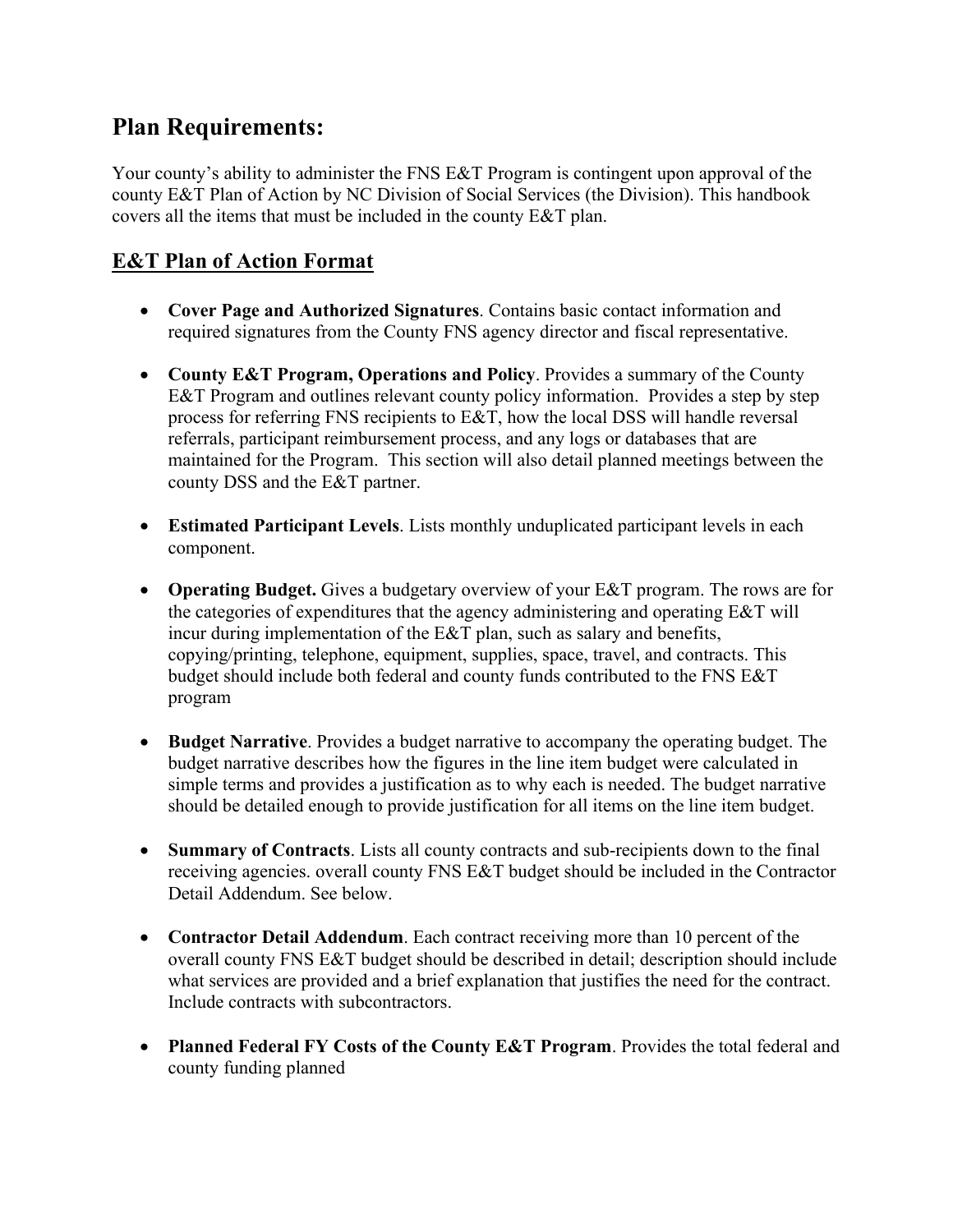• **Additional Attachments**: Include the indirect cost rate agreement and Contract Detail Addendum(s) if required.

# **Plan Submission**

### **Schedule**

Plans for the upcoming Federal Fiscal Year (FFY) must be submitted by **June 30, 2022**. Once approved, E&T plans are effective October 1, which is the start of the FFY. The Division will not reimburse County agencies for E&T expenditures until an approved FNS E&T plan is received. County agencies choosing to start activities without NC-DSS approval risk not receiving reimbursement for those activities.

### **Plan Modifications**

If a county agency wishes to make significant changes to its approved E&T program it must submit a formal plan modification to the Division for review at least 30 days before the planned implementation. The modification must be approved before it is implemented. The county agency may be liable for costs associated with implementation prior to approval by the Division. The following are examples of changes that require a formal modification of the county E&T Plan of Action:

- Major changes in components (e.g., adding, deleting, or modifying a component);
- Significant changes in county policy;
- Requests for 100 percent federal E&T grant funds
- Changes in the amount of expenditures expected to exceed the 100 percent E&T grant level for which the county agency will request 50 percent federal reimbursement;
- Change in the method of paying participant reimbursements;
- Change in funding sources, such as new third-party funding
- Adding a contractor.

The plan modification should include a cover letter that explains the proposed change(s). The modified plan should be attached in final copy. Tables included in the plan must be updated, if affected. Changes that do not affect the participation levels or component cost do not need prior approval, including:

- Substitution of one contractor for another that does not affect the scope or operation of a component;
- Change in the targeted population of a component (for example, shifting the focus of a GED preparation component from illiterate adults to high school dropouts between 18 and 20 years old).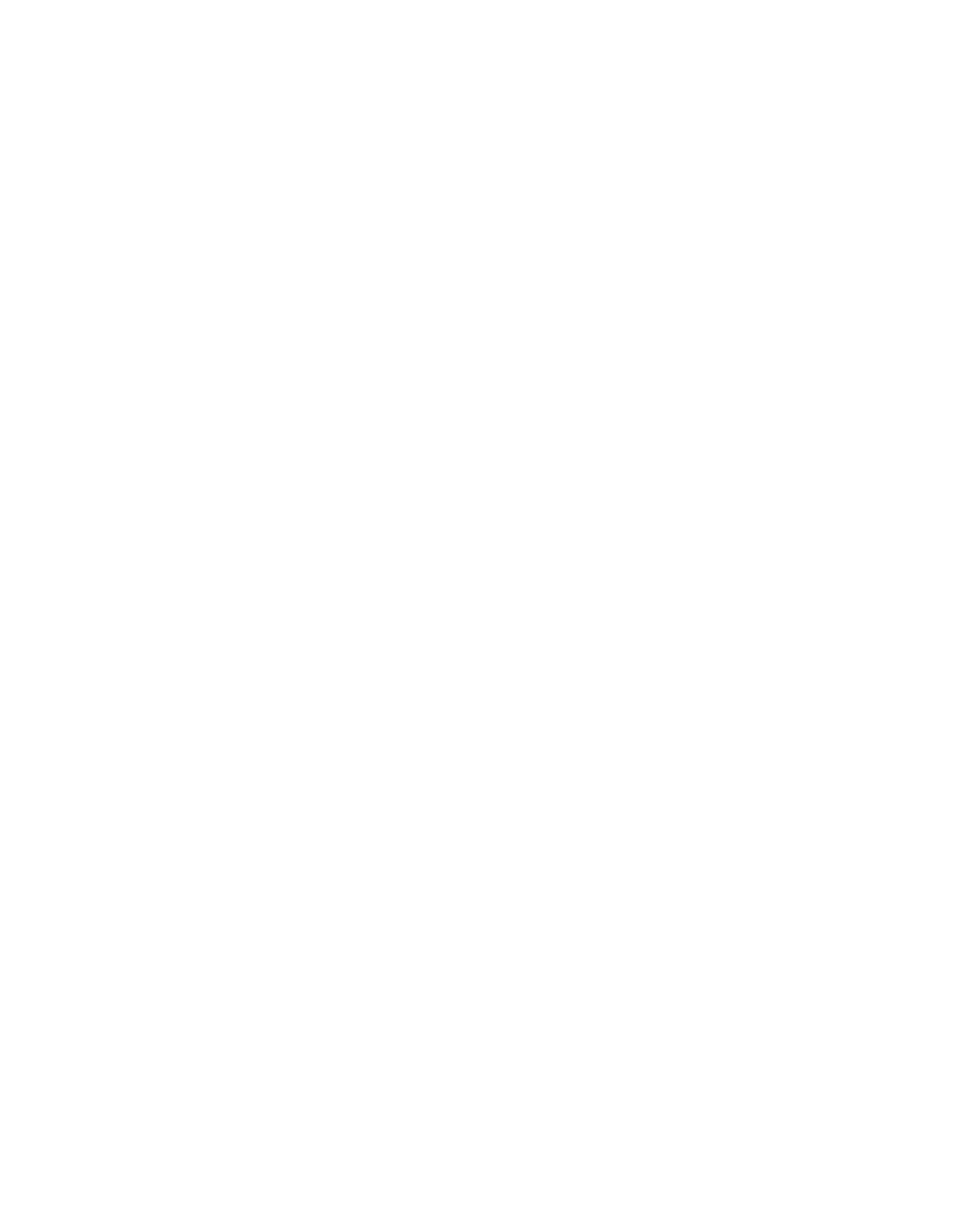## **Budget Narrative and Justification Instructions**

Provide a budget narrative that explains and justifies each cost and clearly explains how the amount for each line item in operating budget was determined.

#### **I. Direct Costs: Explain all direct costs to the program**

a) Salary/Wages Staff position should be described in FTE and time spent on the project. *Example:*  E&T Program Manager  $$60,000 \times .50 = $30,000$ 5 E&T Counselors  $$25,000 \times 1.00 \times 5 = $125,000$ 

#### **b) Fringe Benefits**

If charging fringe and benefits to the E&T program, provide the approved fringe rate.

#### **c) Contractual Costs**

Give the total cost of contractual services and briefly summarize what services will be provided.

#### **d) Non-capital Equipment and Supplies**

Describe non-capital equipment and supplies to be purchased with E&T funds.

#### **e) Materials**

Describe materials to be purchased with E&T funds.

#### **f) Travel & Staff Training**

Describe the purpose and frequency of staff travel charged to the E&T program. This line item should not include E&T participant reimbursements for transportation. Include planned staff training, including registration costs for training that will be charged to the E&T grant.

#### **g) Building/Space**

If charging building space to the E&T program, describe the method used to calculate space value.

#### **h) Equipment & Other Capital Expenditures**

Describe equipment and other capital expenditures over \$5,000 per item that will be charged to the E&T grant.

#### **II. Indirect Costs:**

Indirect costs (also called overhead costs) are the expense of allowable activities that support the E&T program but are charged directly to the County agency. If using an indirect cost rate approved by the cognizant agency, include the approval letter as an attachment to the E&T plan.